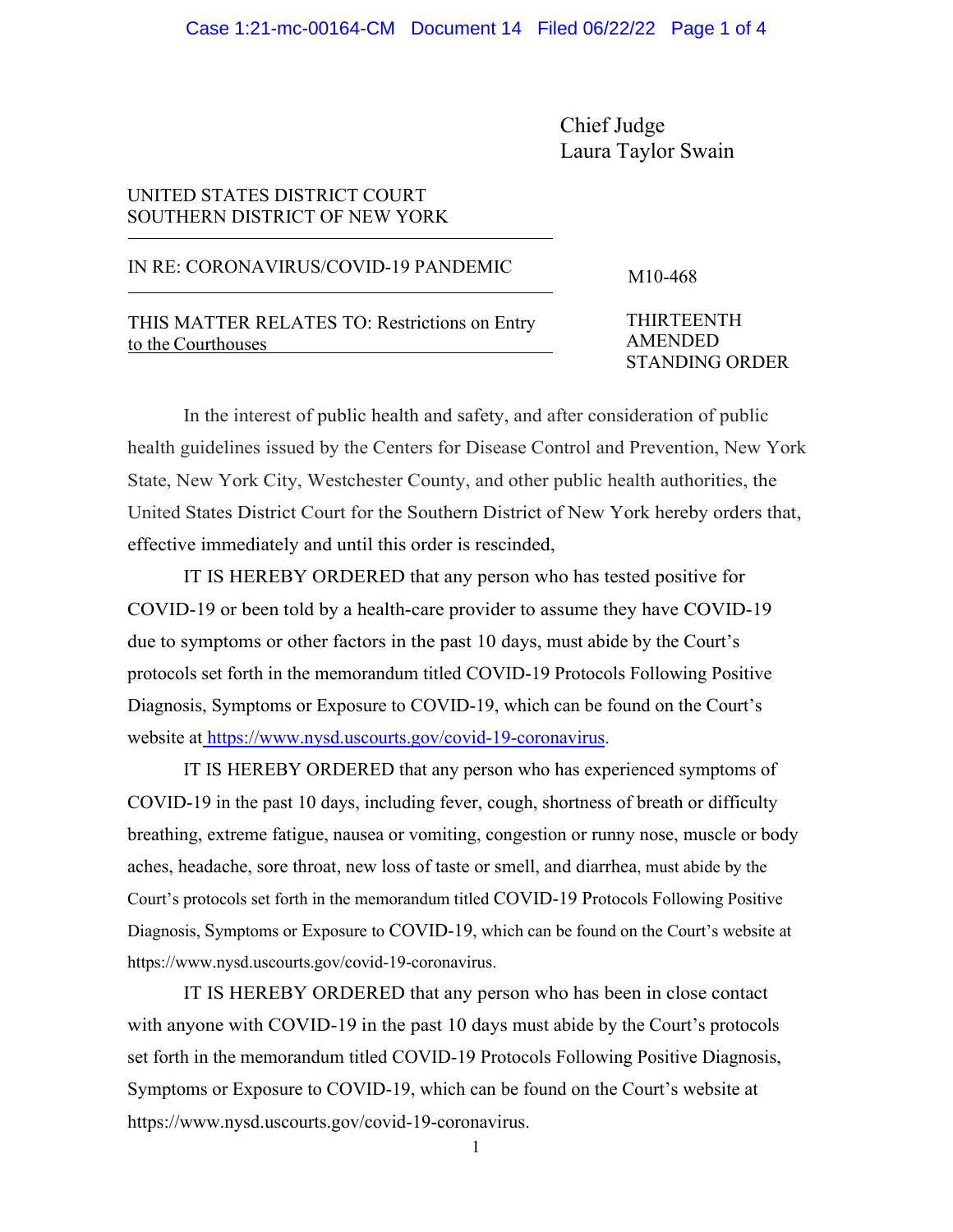IT IS HEREBY ORDERED that any person who has been in close contact with anyone with symptoms of COVID-19 in the past 10 days must abide by the Court's protocols set forth in the memorandum titled COVID-19 Protocols Following Positive Diagnosis, Symptoms or Exposure to COVID-19, which can be found on the Court's website at https://www.nysd.uscourts.gov/covid-19-coronavirus.

IT IS HEREBY ORDERED that the following persons may not enter any courthouse in the Southern District of New York:

- Unvaccinated persons who have been on a cruise ship or river voyage in the past 10 days, except those who were diagnosed with COVID-19 in the past 90 days and have recovered.
- Unvaccinated persons who have attended an indoor gathering of more than 50 people at a private residence in the past 14 days, including but not limited to parties, celebrations or other social events, except those who were diagnosed with COVID-19 in the past 90 days and have recovered.
- Unvaccinated persons who have been released from a federal, state or local jail, prison or other correctional institution within the last 14 days, except those who are reporting to be fit with a location monitoring device and those who were diagnosed with COVID-19 in the past 90 days and have recovered.
- Persons who do not meet the criteria for entry as determined by the SDNY COVID-19 entry questionnaire, which can be accessed at https://www.nysd.uscourts.gov/covid-19-coronavirus.

## **Anyone attempting to enter in violation of these protocols will be denied entry by a Court Security Officer**.

Anyone who has business in one of the courthouses of the Southern District of New York, but who cannot enter because of this order, should do the following:

- Persons who are represented by an attorney should contact their attorney;
- Attorneys or pro se litigants who are scheduled to appear in court before a judge should contact the judge's chambers directly (contact information may be found in the Judges' [Individual Practices](https://nysd.uscourts.gov/judges) on the court's public web page);
- Persons who are scheduled to meet with a Pretrial Services Officer should contact the Office of Pretrial Services at (212) 805-4300;
- Persons who are scheduled to meet with a Probation Officer should contact the Probation Office at (212) 805-0040;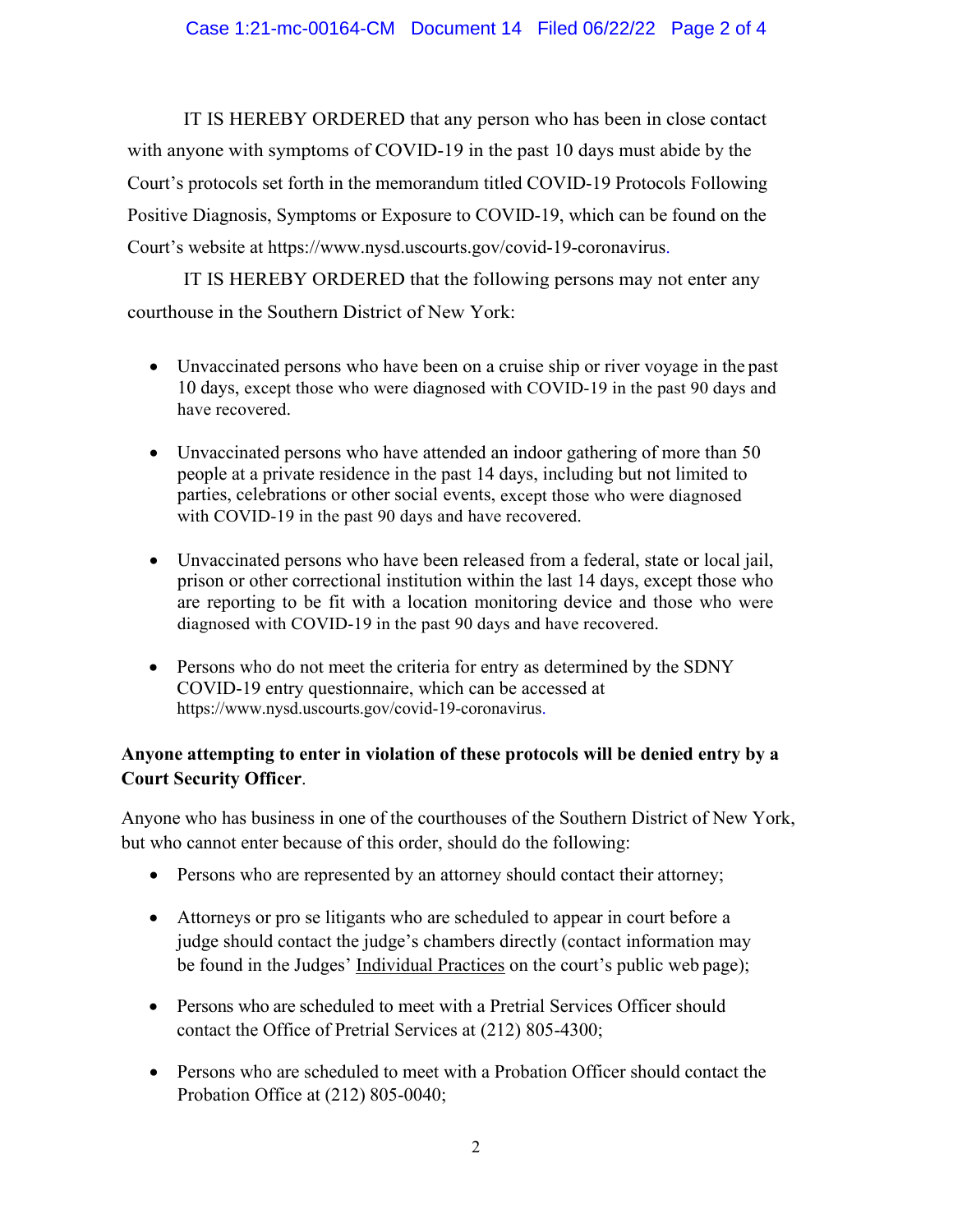- Jurors should contact the Jury Department at (212) 805-0179;
- Employees reporting to work at the courthouse should contact their supervisor;
- Persons having any other business with the United States District Court for the Southern District of New York should contact the Clerk of Court at (212) 805-0140;
- Persons having business with the United States Court of Appeals for the Second Circuit should contact Catherine Wolfe, Clerk of Court, at (646) 584-2696;
- Persons having business with the United States Bankruptcy Court for the Southern District of New York should contact Bankruptcy Court Services at (212) 284-4040;
- For all other matters, please contact the District Executive's Office at (212) 805-0500.

IT IS FURTHER ORDERED that each person who comes to one of the courthouses of the Southern District of New York for any reason must pass through the following entry screening process:

- Answer screening questions about COVID-19 vaccination status, COVID-19 symptoms and potential exposure. A person whose answers indicate that they are at increased risk of being contagious with COVID-19 will not be permitted to enter the courthouse.
- Wear a N95, KN95 or KF94 mask that covers the person's nose and mouth. Bandannas, gaiters, masks with valves, surgical masks and cloth masks are not permitted. If a person does not have an approved mask, a screener will provide one.
- Apply hand sanitizer, which will be available at all courthouse entrances.

IT IS FURTHER ORDERED that while in the courthouse, all persons must comply with the following rules:

- **Face Coverings:** For masking rules specific to participants in courtroom proceedings, please see the document titled [COVID-19 Courtroom Protocols](https://www.nysd.uscourts.gov/sites/default/files/2022-03/COVID%20Courtroom%20Protocol%20for%20Public%20Website%203-23-22.pdf) on the Court's website. In all other public areas of the courthouse (including courtroom galleries, hallways, public counters, elevators) all persons must wear a N95, KN95 or KF94 mask that covers their nose and mouth. Individuals are not required to wear a mask if they are in a closed space not generally accessible by members of the public (e.g., judicial chambers, robing rooms, conference rooms, gym), and they either (i) work in the courthouse; or (ii) have been given permission to remove their mask by a judicial officer or Court Unit Executive. These rules apply unless a specific exception has been requested and approved by the Court's COVID-Response Team prior to an individual's entry to the courthouse.
- **Social Distancing:** Individuals are generally not required to maintain any specific distance from others around them except that jurors, while eating meals in the jury deliberation room, must maintain six feet of distance from others.